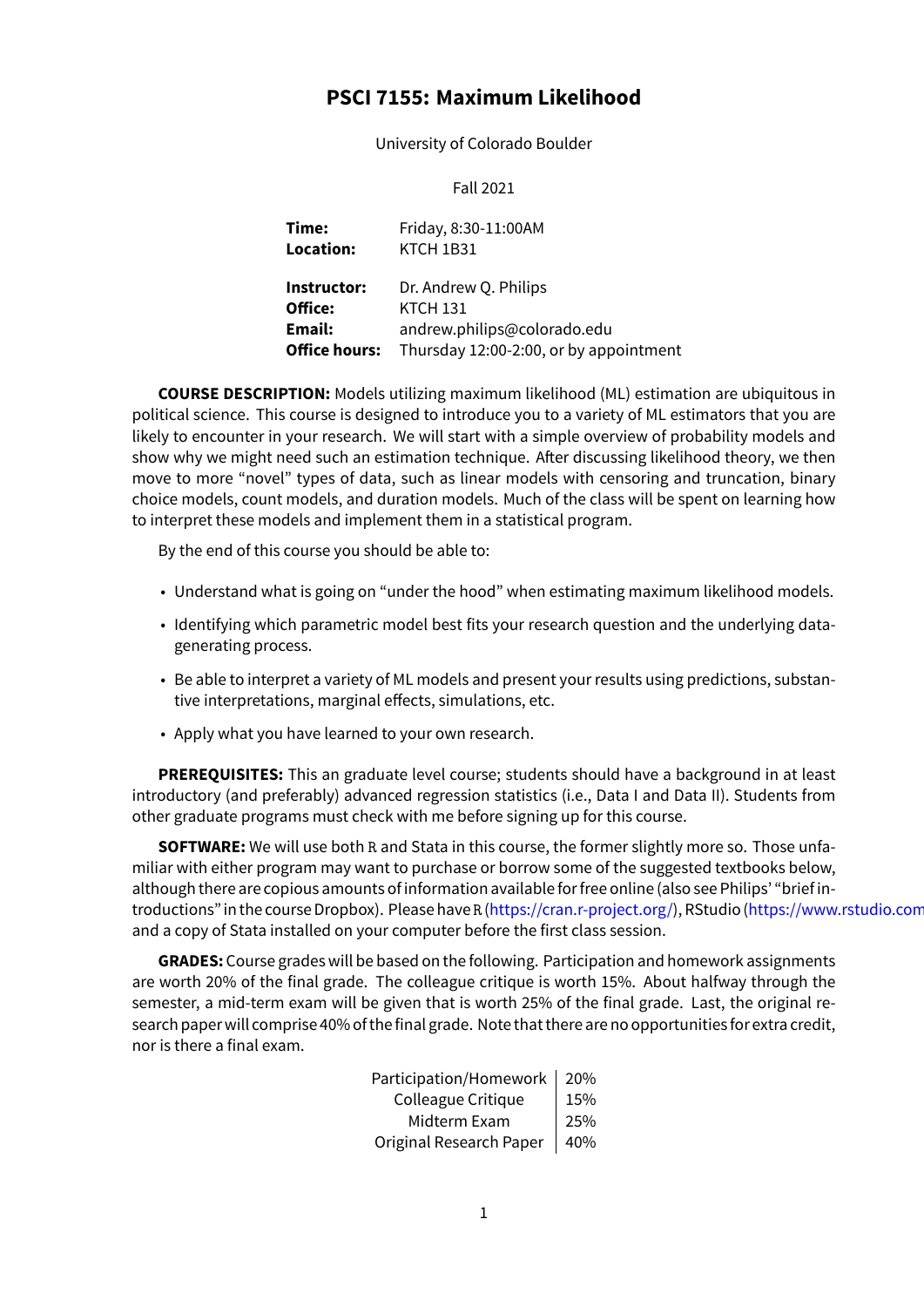The following scale will be used to turn numerical grades into letter ones. Note that I will round up a letter should your grade fall on the number (but on or above 0.5) between two letters (e.g., 89.5 up to 90 rounds up to an A-).

Grade Scale

| Grade Scale |        |  |
|-------------|--------|--|
|             |        |  |
| А           | 95-100 |  |
| А-          | 90-94  |  |
| B+          | 87-89  |  |
| R           | 84-86  |  |
| B-          | 80-83  |  |
| C+          | 77-79  |  |
| C           | 74-76  |  |
| C-          | 70-73  |  |
| D+          | 67-69  |  |
| D           | 64-66  |  |
| D-          | 60-63  |  |
| F           | 0-59   |  |

**PARTICIPATION:** Participation is an integral component of graduate courses. Students are expected to come to every class *having already read the assigned readings for that day*, and should be prepared to discuss them. Graduate-level courses only are successful when all participate actively in the discussion.

**HOMEWORK:** Most weeks we will have a lab portion. For homework, students will turn in a log file of the weekly lab in Stata or R, being sure to note any places where they had issues or did not understand the code/command.

**MIDTERM EXAM:** About halfway through the semester there will be a mid-term exam. There are two portions to this. This will be a take-home exam with a mix of theoretical questions as well as several applied questions where you will need to use R/Stata. Although you may consult help files, notes, and the internet for the midterm, *you cannot consult with other graduate students*. This will be considered a form of cheating.

**ORIGINAL RESEARCH PAPER:** By the end of the class, students should have a solo-authored research article-length working paper that is either: a.) a purely methodological paper (less common), or b.) an applied research paper that utilizes at least one of the maximum likelihood models discussed in the course. Since one semester is a short time in which to write such a paper, it is crucial to get some semblance of a research topic early in the semester. I encourage students to meet with me early on to discuss potential topics. Half-way through the semester, there will be a mandatory "check-in" to ensure all students have a feasible research topic. *I am very open to this paper being submitted for credit in another course, a substantial re-write from a previous semester, or a current coauthored working paper, but this needs to be cleared by me (and by the other professor if applicable).* Note that the most important part of the research paper for the purposes of this class is the theory, hypotheses, research design, and presentation and interpretation of the results. Students are strongly encouraged to write the paper using  $ET$ <sub>F</sub>X.

**COLLEAGUE CRITIQUE:** After all research papers are due, I will assign each student to read and critique *two*of theirfellow students' papers. Students should treat this just as they would an invitation to peer review a manuscript. Theory, research design, data, methods, etc,... should be critiqued.

**ATTENDANCE AND LATE POLICY:**Attendance is a key component of succeeding in graduate school. I provide slides for each class, but we will have a much more comprehensive discussion than what ap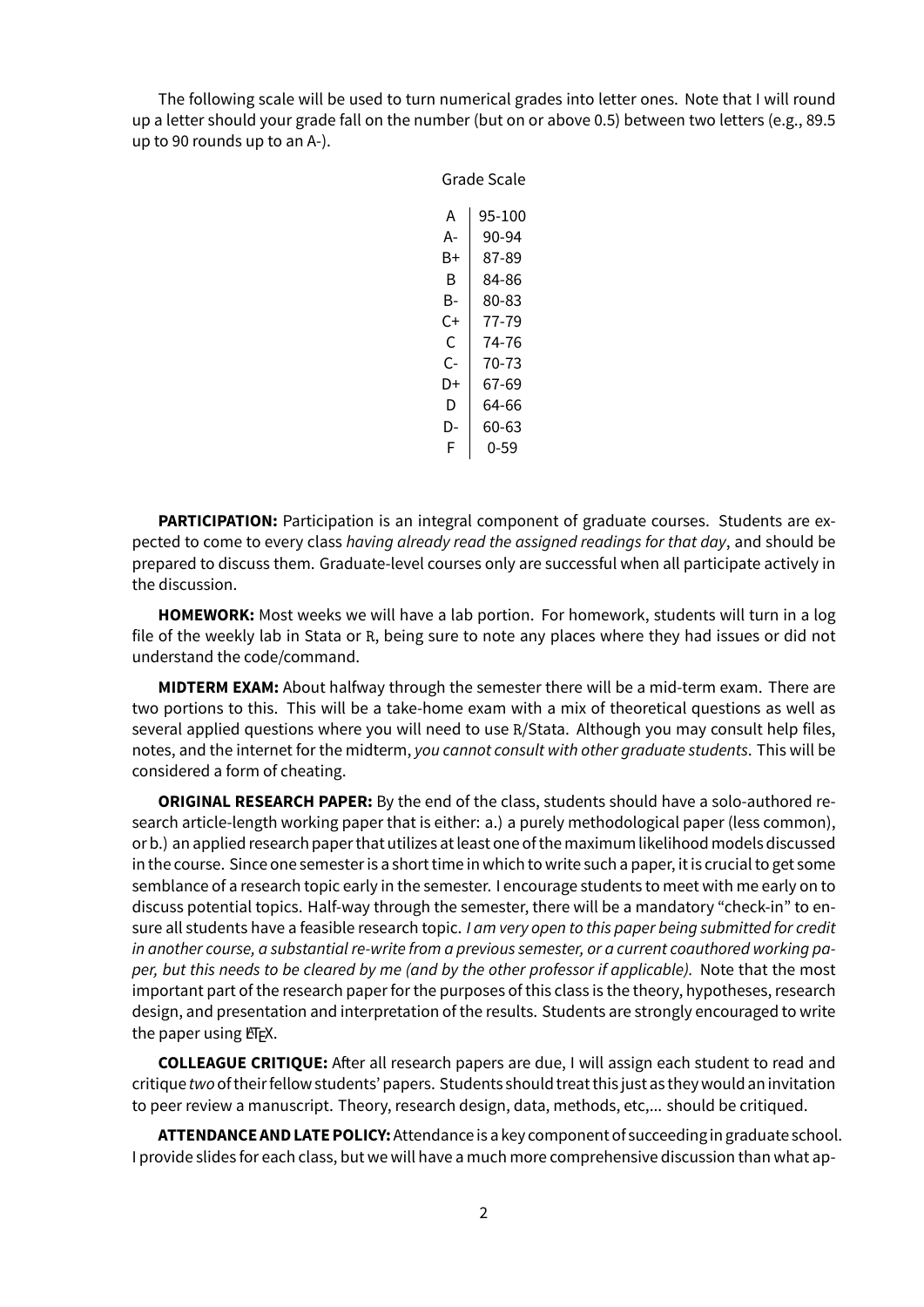pears on the slide. Attendance is mandatory.

Assignments are due on the day listed in the syllabus. Late assignments will not be accepted.

**REQUIRED TEXTS:** The following texts are required for the course. Any additional readings will be made available to you on the first day of class or as needed.

- Long, J. Scott. 1997. *Regression models for categorical and limited dependent variables*. Thousand Oaks, CA. Sage.
- Eliason, Scott R. 1993. *Maximum likelihood estimation: Logic and practice*. Thousand Oaks, CA. Sage.
- King, Gary. 1998. *Unifying political methodology: The likelihood theory of statistical inference*. University of Michigan Press.
- Ward, Michael D. and John S. Ahlquist. 2018. *Maximum likelihood for social science*. Cambridge University Press.

Note that it is expected to read the week's required readings before coming to class.

**RECOMMENDED TEXTS:** The following texts are not required, but may be helpful to some. I'm happy to talk more with you if you are interested in a particular topic. In the schedule below there are additional texts in the "suggested readings".

- Box-Steffensmeier, Janet M., and Bradford S. Jones. 2004. *Event history modeling: A guide for social scientists*. Cambridge University Press.
- Cameron, Adrian Colin and Pravin K. Trivedi. 2013. *Regression analysis of count data*. Second Edition. Cambridge University Press.
- Cameron, Adrian Colin, and Pravin K. Trivedi. 2009. *Microeconometrics using Stata* Volume 5. College Station, TX: Stata Press.
- Gelman, Andrew, and Jennifer Hill. *Data analysis using regression and multilevel/hierarchical models*. Cambridge University Press, 2006.
- Hosmer, D., Stanley Lemeshow, and Susanne May. 2008. *Applied survival analysis: Regression modeling of time to event data*. Second Edition. New York: Wiley.
- Long, J. Scott and Jeremy Freese. 2014. *Regression models for categorical dependent variables using Stata*. Third Edition. Stata Press.
- Monogan, James E. 2015. *Political analysis using R*. Springer.
- Neumayer, Eric and Thomas Plumper. 2017. *Robustness tests for quantitative research*. Cambridge University Press.
- Philips, Andrew Q. 2016. "ET<sub>F</sub>X: A brief introduction". Available here.
- Forbes, Catherine, Merran Evans, Nicholas Hastings, and Brian Peacock. 2010. *Statistical distributions*. Fourth Edition. Wiley.
- Greene, William. 2011. *Econometric analysis*. 7th Edition. Upp[er Sad](http://www.andyphilips.com/downloads/introduction%20to%20latex%20Philips.pdf)dle River, NJ: Prentice-Hall.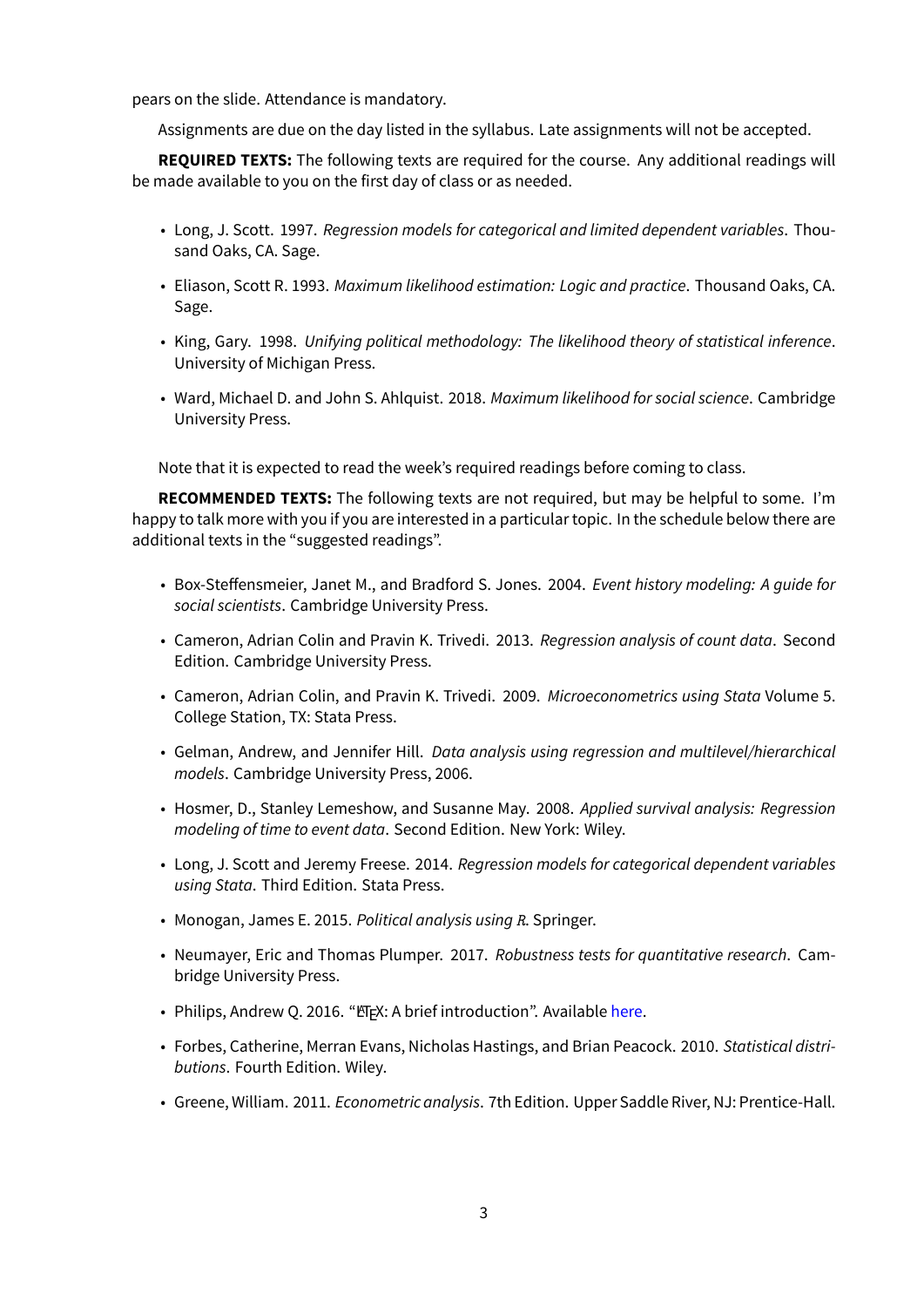### **TENTATIVE SCHEDULE:**

### **Week 1: Introduction to Probability Models**

Required Readings:

- King Chapters 1 and 2
- Eliason Chapter 1 (pp. 1-18)
- Long Chapter 1
- Ward and Ahlquist Chapter 1

Suggested Readings:

- Burns, Patrick. 2011. *The R Inferno*.
- Philips, Andrew Q. 2020. "R: A brief introduction"
- Philips, Andrew Q. 2020. "Stata: A brief introduction"

### **Week 2: Estimation: Looking Under the Hood**

Properties of ML models

Required Readings:

- King Chapter 3
- Eliason Chapters 1 (pp. 18-21), and 3
- Ward and Ahlquist Chapter 2 and 4

## **Week 3: Generalized Linear Model**

Required Readings:

- King Chapter 4
- Eliason Chapter 2
- Ward and Ahlquist Chapter 7

### **Week 4: Censoring and Truncation, Selection Models and More**

Required Readings:

- Eliason Chapter 5
- Reed, William, and David H. Clark. 2000. "War initiators and war winners: The consequences of linking theories of democratic war success." *Journal of Conflict Resolution* 44(3): 378–395.

#### Suggested Readings:

- White, Halbert. 1980. "A heteroskedasticity-consistent covariancematrix estimator and a direct testfor heteroskedasticity." *Econometrica: Journal of the Econometric Society*: 817-838.
- Heckman, James. 1979. "Sample selection bias as a specification error." *Econometrica: Journal of the Econometric Society*: 47(1): 153-161.
- Tobin, James. 1958. "Estimation of relationships for limited dependent variables." *Econometrica: Journal of the Econometric Society*: 24-36.
- Sigelman, Lee and Langche Zeng. 2000. "Analyzing censored and sample-selected data with Tobit and Heckit models." *Political Analysis* 8(2): 167-182.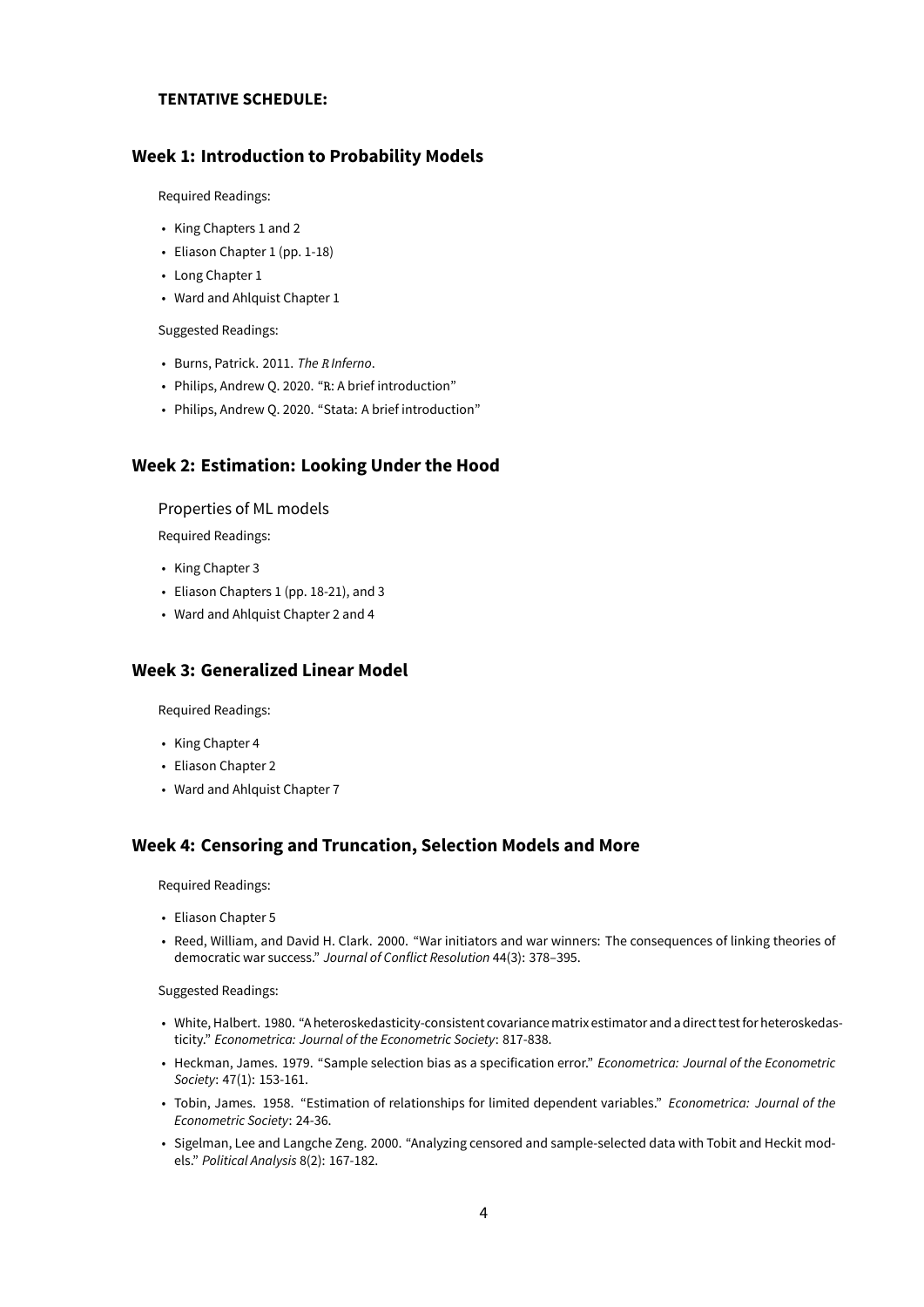## **Week 5: Binary Choice Models**

### Logit and probit

Required Readings:

- Long Chapter 3
- King Chapter 5
- Ward and Ahlquist Chapter 3 (pp. 43-54)

## **Week 6: No Class (APSA/Exam time)**

### **Due by TBA**

## **Week 7: Binary Choice Models Continued**

Heteroskedastic probit, binary choice interpretation, and more

Required Readings:

- Ward and Ahlquist Chapter 3 (pp. 54-78)
- Alvarez, R. Michael and John Brehm. 1995. "American ambivalence towards abortion policy: Development of a heteroscedastic probit model of competing values". *American Journal of Political Science* 39(4): 1055-1082.
- Ai, Chunrong, and Edward C. Norton. 2003. "Interaction terms in logit and probit models". *Economics Letters* 80:123- 129.
- Mood, Carina. 2010. "Logistic regression: Why we cannot do what we think we can do, and what we can do about it." *European Sociological Review* 26:67-82.

#### Suggested Readings:

- Greenhill, Brian, Michael D. Ward, and Audrey Sacks. 2011. "The separation plot: A new visual method for evaluating the fit of binary models." *American Journal of Political Science* 55(4): 991-1002.
- Nagler, Jonathan. 1994. "Scobit: An alternative estimator to logit and probit." *American Journal of Political Science* 38(1):230-255.
- Yatchew, Adonis and Zvi Griliches. 1985. "Specification error in probit models." *The Review of Economics and Statistics* 67(1):134-139.
- Bushway, Shawn, Brian D. Johnson and Lee Ann Slocum. 2007. "Is the magic still there? The use of the Heckman two-step correction for selection bias in criminology." *Journal of Quantitative Criminology* 23:151-178.
- Rainey, Carlisle and Kelly McCaskey. 2021. "Estimating logit models with small samples." *Political Science Research and Methods* 9: 549-564.

## **Week 8: Ordered and Multinomial Choice Models**

### Ordered and multinomial logit and probit

Required Readings:

- Long Chapters 5 and 6
- Eliason Chapter 4
- Ward and Ahlquist Chapter 8 and 9
- Whitten, Guy D. and Harvey D. Palmer. 1996. "Heightening comparativists' concern for model choice: Voting behavior in Great Britain and the Netherlands". *American Journal of Political Science*: 231-260.
- Alvarez, R.M. and J. Nagler. 1995. "Economics, issues and the Perot candidacy: Voter choice in the 1992 presidential election". *American Journal of Political Science*: 714-744.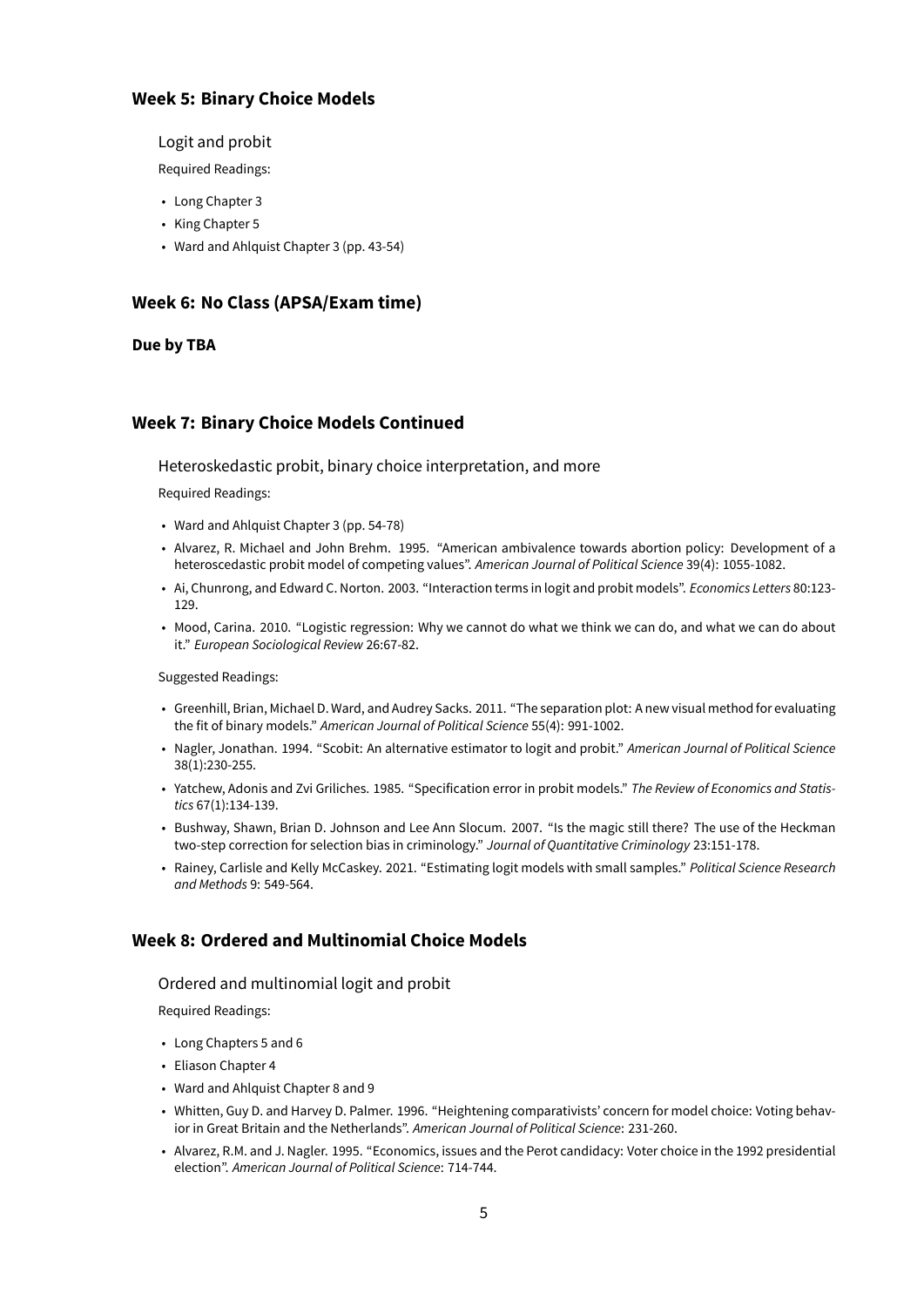• Dow, Jay K. and Endersby, James W. 2004. "Multinomial probit and multinomial logit: A comparison of choice models for voting research." *Electoral Studies* 23: 107-122.

Suggested Readings:

- Cheng, Simon and J. Scott Long. 2007. "Testing for IIA in the multinomial logit model." *Sociological Methods & Research* 35(4): 583-600.
- Imai, Kosuke and David A. van Dyk. 2005. "A Bayesian analysis of the multinomial probit model using marginal data augmentation." *Journal of Econometrics* 124(2): 311-334.
- Alvarez, R. Michael, and Jonathan Nagler. 1998. "When politics and models collide: Estimating models of multiparty elections." *American Journal of Political Science* 42(1): 55–96.
- Duch, Raymond M. and Harvey D. Palmer. 2004. "It's not whether you win or lose, but how you play the game: Selfinterest, social justice, and mass attitudes toward market transition." *American Political Science Review* 98(3):437- 452
- Rudolph, Thomas J. 2003. "Who's Responsiblefor the Economy? The Formation and Consequences of Responsibility Attributions." *American Journal of Political Science* 47(4): 698-713.

## **Week 9: Event Count Models**

Poisson, negative binomial, dealing with overdispersion and zero-inflation

Required Readings:

- Long Chapter 8
- Ward and Ahlquist Chapter 10
- King, Gary. 1989. "Event count models for international relations: Generalizations and applications." *International Studies Quarterly* 33(2): 123–147.
- King, Gary. 1988. "Statistical models for political science event counts: Bias in conventional procedures and evidence for the exponential poisson regression model". *American Journal of Political Science* 32:838-63.

Suggested Readings:

• Cameron, Adrian Colin and Pravin K. Trivedi. 2013. *Regression analysis of count data*. Second Edition. Cambridge University Press.

## **Week 10: Event Count Models Continued**

Required Readings:

- Wilson, Matthew C., and James A. Piazza. 2013. "Autocracies and terrorism: Conditioning effects of authoritarian regime type on terrorist attacks." *American Journal of Political Science* 57(4): 941-955.
- Ruggeri, Andrea, Theodora-Ismene Gizelis, and Han Dorussen. 2013. "Managingmistrust: An analysis of cooperation with UN peacekeeping in Africa." *Journal of Conflict Resolution* 57(3):387-409.

### **Week 11: Duration Models**

Required Readings:

- Box-Steffensmeier, Janet M., and Bradford S. Jones. 1997. "Time is of the essence: Event history models in political science." *American Journal of Political Science*: 1414-1461.
- Berliner, Daniel. 2014. "The political origins of transparency." *The Journal of Politics* 76(2): 479-491.
- Bueno de Mesquita, Bruce, and Randolph M. Siverson. 1995. "War and the survival of political leaders: A comparative study of regime types and political accountability." *American Political Science Review* 89(2):841-55.

Suggested Readings: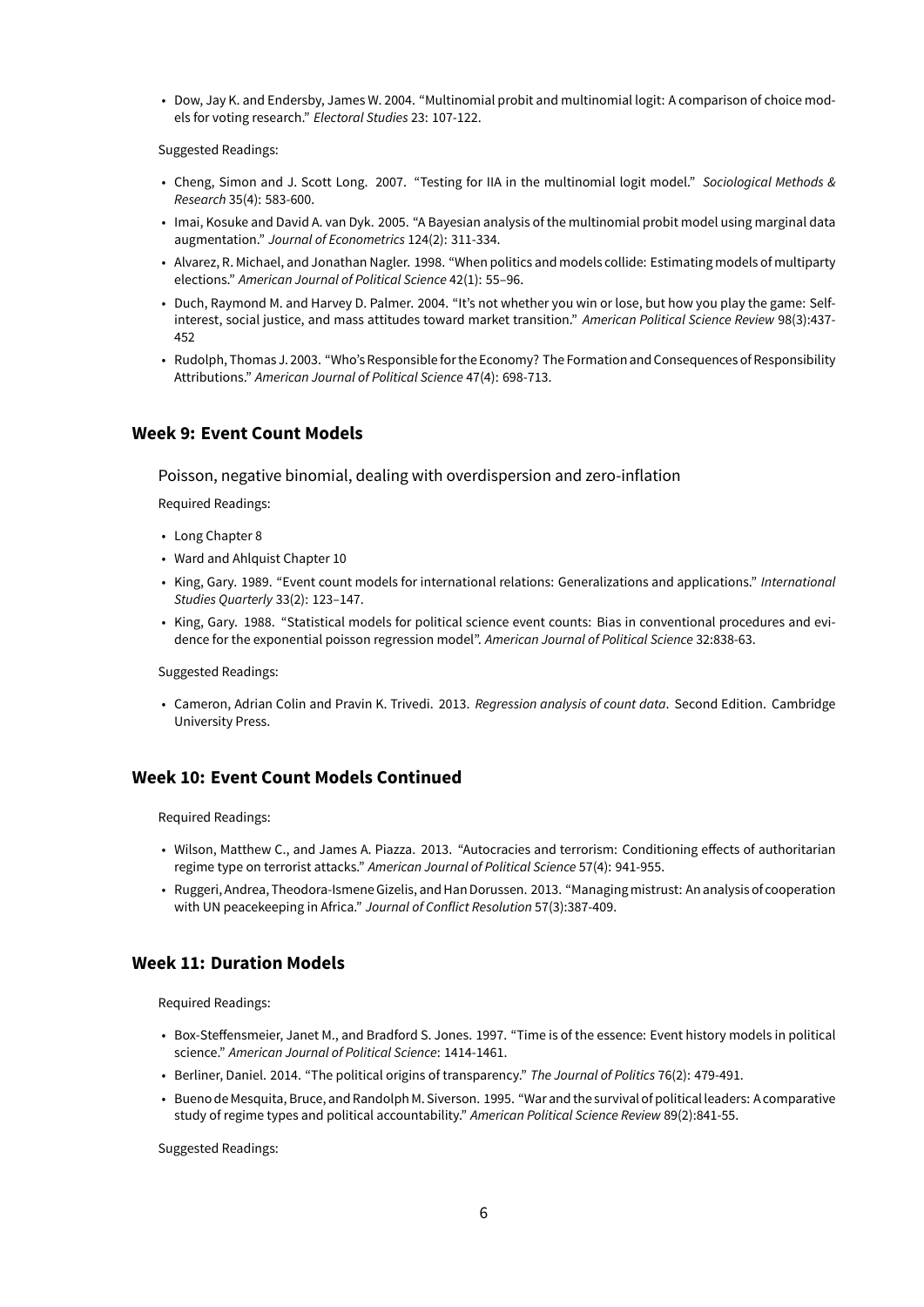- Berry, Frances Stokes, and William Berry. 1990. "State lottery adoptions as policy innovations: An event history analysis." American Political Science Review 84(2): 395-**ØØ415.**
- Box-Steffensmeier, Janet M., and Bradford S. Jones. 2004. *Event history modeling: A guide for social scientists*. Cambridge University Press.
- Hosmer, D., Stanley Lemeshow, and Susanne May. 2008. *Applied survival analysis: Regression modeling of time to event data*. Second Edition. New York: Wiley.

### **Week 12: Duration Models Continued**

Required Readings:

- Box-Steffensmeier, Janet M., and Christopher JW Zorn. 2001. "Duration models and proportional hazards in political science." *American Journal of Political Science*: 972-988.
- Ward and Ahlquist Chapter 11
- Kropko, Jonathan and Jeffrey J. Harden. 2017. "Beyond the hazard ratio: Generating expected durations from the Cox proportional hazards model." *British Journal of Political Science* 1-18.
- Box-Steffensmeier, Janet M., Suzanna De Boef and Kyle A. Joyce. 2007. "Event dependence and heterogeneity in duration models: The conditional frailty model." *Political Analysis* 15:237-256.

Suggested Readings:

- Alt, James E., Gary King and Curtis S. Signorino. 2001. "Aggregation among binary, count, and duration models: Estimating the same quantities from different levels of data." *Political Analysis* 9(1):21-44.
- Park, Sunhee, and David J. Hendry. 2015. "Reassessing Schoenfeld residual tests of proportional hazards in political science event history analyses." *American Journal of Political Science* 59(4): 1072-1087.
- Beck, N, J. N. Katz and R Tucker. 1998. "Taking time seriously: Time-series-cross-section analysis with a binary dependent variable." *American Journal of Political Science* 42: 1260-1288.
- Carter, D. B. and C. S. Signorino. 2010. "Back to the future: Modeling time dependence in binary data." *Political Analysis* 18: 271-292.
- Philips, Andrew Q. 2020 "An easy way to create duration variables in binary cross-sectional time-series data." *The Stata Journal* 20(4): 916-930.

### **Week 13: Missing data and imputation**

Required Readings:

- Ward and Ahlquist Chapter 12
- Little, Todd, Terrence Jorgensens, Kyle Lang and Whitney Moore. 2013. "On the joys of missing data." *Journal of Pediatric Psychology* 39(2): 151-162.
- Schafer, Joseph. 1999. "Multiple imputation: A primer." *Statistical Methods in Medical Research* 8: 3-15.
- White, Ian, Patrick Royston and Angela Wood. 2011. "Multiple imputation using chained equations: Issues and guidance for practice." *Statistics in Medicine* 30: 377-399.

Suggested Readings:

- Rubin, Donald B. 1976. "Inference and missing data" *Biometrika* 63(3):581-592.
- Kropko, Jonathan, Been Goodrich, Andrew Gelman and Jennifer Hill. 2014. "Multiple imputation for continuous and categorical data: Comparing joint multivariate normal and conditional approaches." *Political Analysis* 22:497-519.
- Honaker, James, Gary King, and Matthew Blackwell. 2011. "Amelia II: A program for missing data." *Journal of Statistical Software* 45(7):1-47.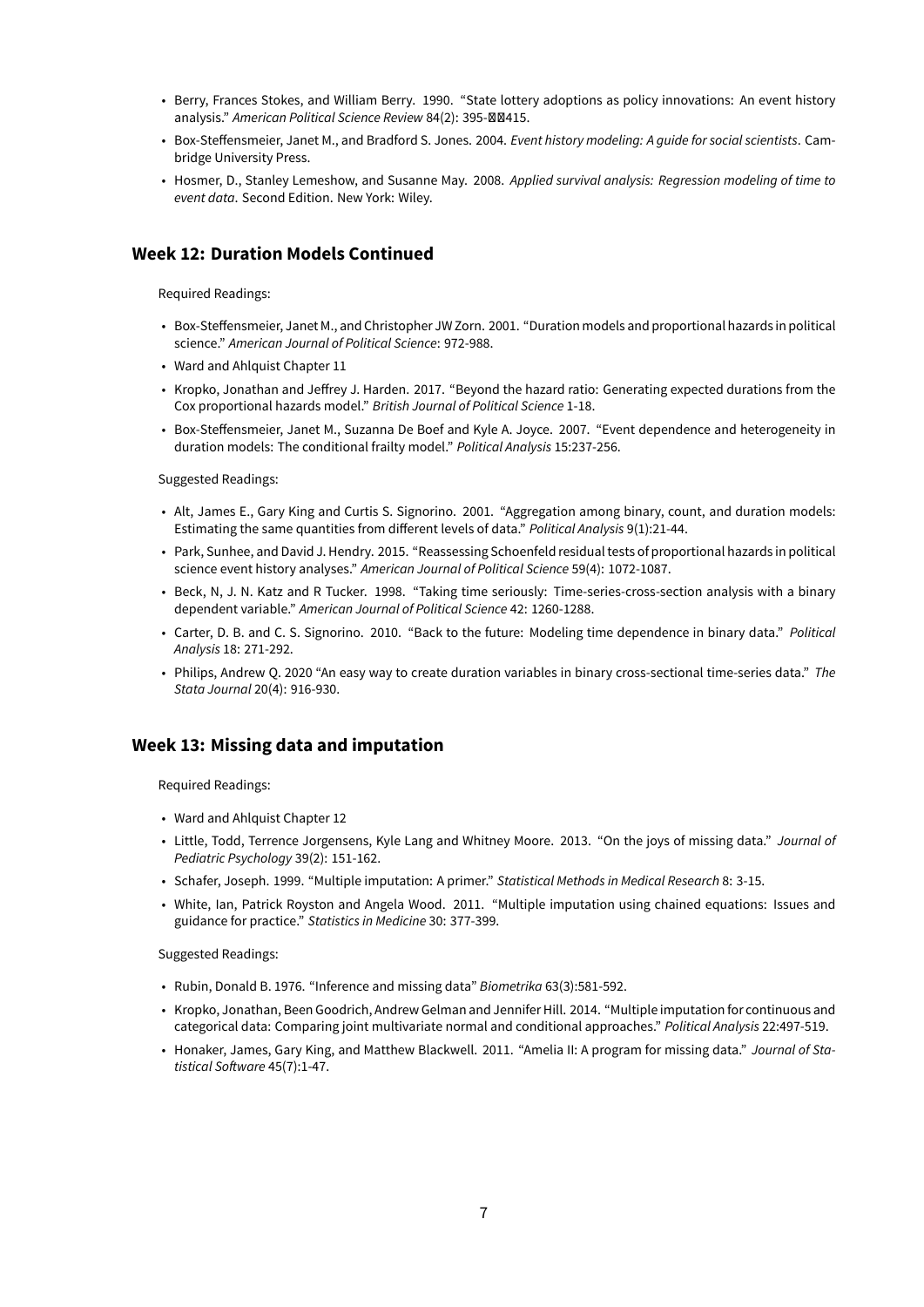## **Week 14: NO CLASS (Thanksgiving Break)**

## **Week 15: Model selection and 'robustness'**

Required Readings:

- Ward and Ahlquist Chapter 5
- Hartman, Erin and Daniel Hidalgo. 2018. "An equivalence approach to balance and placebo tests." *American Journal of Political Science* 62(4): 1000-1013.
- Gross, Justin. 2015. "Testing what matters (if you must test at all): A context-driven approach to substantive and statistical significance." *American Journal of Political Science* 59(3): 775-788.

Suggested Readings:

- Neumayer, Eric and Thomas Plumper. 2017. *Robustness tests for quantitative research*. Cambridge University Press.
- Rainey, Carlisle. 2014. "Arguing for a negligible effect." *American Journal of Political Science* 58(4): 1083-1091.
- Esarey, Justin and Nathan Danneman. 2015. "A quantitative method for substantive robustness assessment." *Political Science Research and Methods* 3(1): 95-111.
- Munoz, John and Cristobal Young. 2018. "We ran 9 billion regressions: Eliminating false positives through computational model robustness." 48(1): 1-33.

Research papers due by 11:59 PM on December 10

Student critiques due by 11:59 PM on December 12

## **SYLLABUS CHANGES**

I reserve the right to make changes to the syllabus during the course of the semester as needed and will make the most updated copy available to you and announce said changes during class. **Last updated**: November 8, 2021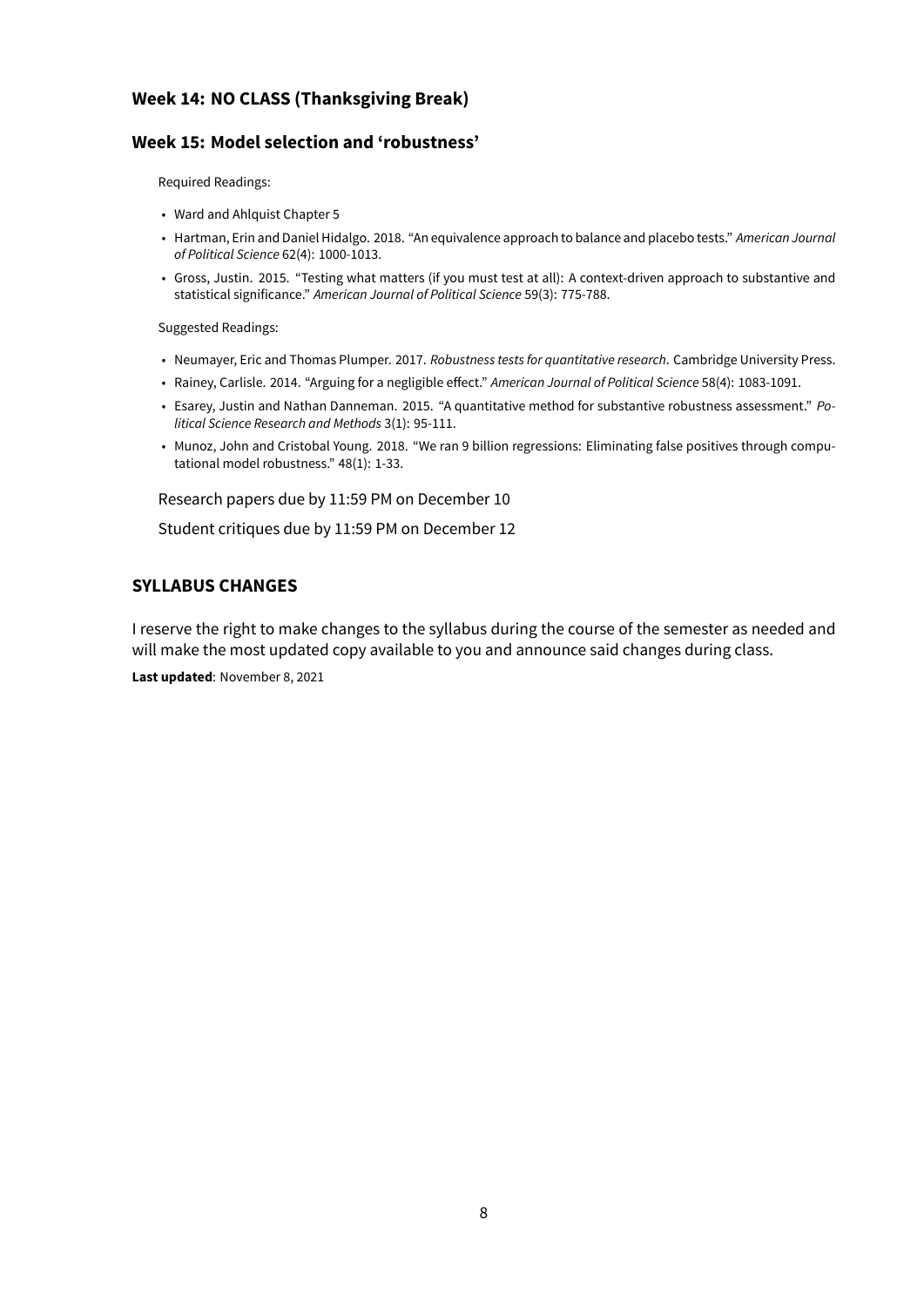## **UNIVERSITY-MANDATED STATEMENTS**

#### **Classroom behavior**

Both students and faculty are responsible for maintaining an appropriate learning environment in all instructional settings, whether in person, remote or online. Those who fail to adhere to such behavioral standards may be subject to discipline. Professional courtesy and sensitivity are especially important with respect to individuals and topics dealing with race, color, national origin, sex, pregnancy, age, disability, creed, religion, sexual orientation, gender identity, gender expression, veteran status, political affiliation or political philosophy. For more information, see the policies on classroom behavior and the Student Code of Conduct.

### **Requirements for COVID-19**

As a matter of public health and safety due to the pandemic, all members of the CU Boulder community and all visitors to campus must follow university, department and building requirements, and public health orders in place to reduce the risk of spreading infectious disease. Required safety measures at CU Boulder relevant to the classroom setting include:

- maintain 6-foot distancing when possible,
- wear a face covering in public indoor spaces and outdoors while on campus consistent with state and county health orders,
- clean local work area,
- practice hand hygiene,
- follow public health orders, and
- if sick and you live off campus, do not come onto campus (unless instructed by a CU Healthcare professional), or if you live on-campus, please alert CU Boulder Medical Services.

Students who fail to adhere to these requirements will be asked to leave class, and students who do not leave class when asked or who refuse to comply with these requirements will be referred to Student Conduct and Conflict Resolution. For more information, see the policies on COVID-19 Health and Safety and classroom behavior and the Student Code of Conduct. If you require accommodation because a disability prevents you from fulfilling these safety measures, please see the "Accommodation for Disabilities" statement on this syllabus.

All students who are new to campus must complete the COVID-19 Student Health and Expectations Course. Before coming to campus each day, all students are required to complete the Buff Pass.

Students who have tested positive for COVID-19, have symptoms of COVID-19, or have had close contact with someone who has tested positive for or had symptoms of COVID-19 must stay home. In this class, if you are sick or quarantined, email me.

### **Accommodation for disabilities**

If you qualifyfor accommodations because of a disability, please submit your accommodation letterfrom Disability Services to your faculty member in a timely manner so that your needs can be addressed. Disability Services determines accommodations based on documented disabilities in the academic environment. Information on requesting accommodations is located on the Disability Services website. Contact Disability Services at 303-492-8671 or dsinfo@colorado.edu for further assistance. If you have a temporary medical condition, see Temporary Medical Conditions on the Disability Services website.

### **Preferred student names and pronouns**

CU Boulder recognizes that students' legal information doesn't always align with how they identify. Students may update their preferred names and pronouns via the student portal; those preferred names and pronouns are listed on instructors' class rosters. In the absence of such updates, the name that appears on the class roster is the student's legal name.

### **Honor code**

All students enrolled in a University of Colorado Boulder course are responsible for knowing and adhering to the Honor Code. Violations of the policy may include: plagiarism, cheating, fabrication, lying, bribery, threat, unauthorized access to